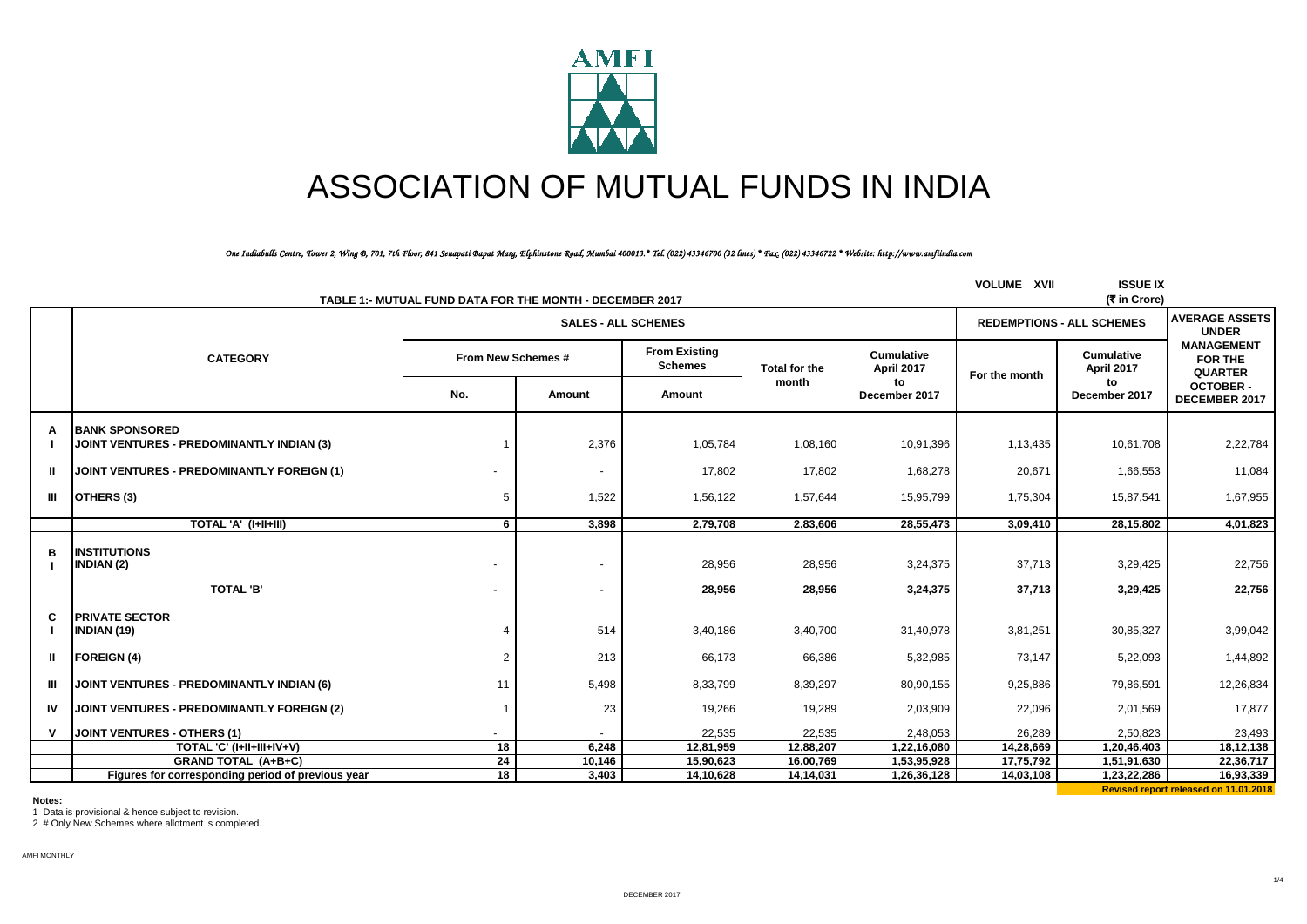|                                 | (₹ in Crore)<br>(ALLOTMENT COMPLETED)<br>2.1 *NEW SCHEMES LAUNCHED |          |                          |                  |                          |                          |                      |        |  |
|---------------------------------|--------------------------------------------------------------------|----------|--------------------------|------------------|--------------------------|--------------------------|----------------------|--------|--|
|                                 |                                                                    | Open End |                          | <b>Close End</b> | <b>Interval Fund</b>     |                          | <b>TOTAL</b>         |        |  |
|                                 | <b>No.of Schemes</b>                                               | Amount   | <b>No.of Schemes</b>     | Amount           | <b>No.of Schemes</b>     | Amount                   | <b>No.of Schemes</b> | Amount |  |
| <b>INCOME</b>                   | $\overline{\phantom{a}}$                                           |          |                          | 4,502            |                          |                          | 17                   | 4,502  |  |
| <b>INFRASTRUCTURE DEBT FUND</b> |                                                                    |          |                          |                  |                          |                          |                      |        |  |
| <b>IEQUITY</b>                  |                                                                    | 515      |                          | 5,067            |                          |                          |                      | 5,582  |  |
| <b>BALANCED</b>                 |                                                                    |          | $\overline{\phantom{a}}$ |                  |                          |                          |                      |        |  |
| <b>LIQUID/MONEY MARKET</b>      |                                                                    |          | $\overline{\phantom{a}}$ |                  |                          |                          |                      |        |  |
| <b>IGILT</b>                    |                                                                    |          |                          |                  |                          |                          |                      |        |  |
| <b>IELSS - EQUITY</b>           |                                                                    | 62       |                          |                  |                          |                          |                      | 62     |  |
| <b>GOLD ETF</b>                 |                                                                    |          | $\overline{\phantom{a}}$ |                  | $\overline{\phantom{a}}$ |                          |                      |        |  |
| <b>OTHER ETFS</b>               |                                                                    |          |                          |                  |                          |                          |                      |        |  |
| <b>IFUND OF FUNDS INVESTING</b> |                                                                    |          |                          |                  | . .                      | $\overline{\phantom{a}}$ |                      |        |  |
| <b>OVERSEAS</b>                 |                                                                    |          | $\overline{\phantom{0}}$ |                  |                          |                          |                      |        |  |
| <b>TOTAL</b>                    |                                                                    | 577      | 22                       | 9,569            |                          |                          | 24                   | 10,146 |  |

### **TABLE 2:- SALES DURING THE MONTH OF DECEMBER 2017 - TYPE AND CATEGORY WISE 2.1 \*NEW SCHEMES LAUNCHED (ALLOTMENT COMPLETED)**

### **\*NEW SCHEMES LAUNCHED :**

| <b>OPEN END EQUITY:</b>      | Union Prudence Fund                                                                                                                                                                                                                                                                                                                                                                                                                                                                                                                                                                                         |
|------------------------------|-------------------------------------------------------------------------------------------------------------------------------------------------------------------------------------------------------------------------------------------------------------------------------------------------------------------------------------------------------------------------------------------------------------------------------------------------------------------------------------------------------------------------------------------------------------------------------------------------------------|
| <b>OPEN END ELSS-EQUITY:</b> | Indiabulls Tax Saving Fund                                                                                                                                                                                                                                                                                                                                                                                                                                                                                                                                                                                  |
| <b>ICLOSE END INCOME:</b>    | Aditya Birla Sun Life Fixed Term Plan - Series OW (1245 days), Series OX (1234 days) and Series OY (1218 days); Franklin India Fixed Maturity Plans - Series 2 - Plan B (1224 days);<br>HSBC Fixed Term Series 130; ICICI Prudential FMP Series 82 - 1236 Days Plan A and 1225 Days Plan B; Invesco India FMP - Series 30 - Plan A; Kotak FMP Series 213; L&T FMP -<br>Series XVI - Plan A; Reliance Fixed Horizon Fund - XXXV - Series 9, Series 11 and Series 12; SBI Dual Advantage Fund - Series XXV; UTI- Fixed Term Income Fund - Series XXVIII-II<br>(1210 Days), III (1203 Days) and IV (1204 Days) |
| <b>ICLOSE END EQUITY:</b>    | DSP BlackRock A.C.E. Fund (Analyst's Conviction Equalized) - Series 1; HDFC HOF - I-1140D November 2017 (1) - HDFC Housing Opportunities Fund - Series 1; IDFC Equity<br>Opportunity - Series 4; Reliance Capital Builder Fund - IV - Series C and UTI- Focussed Equity Fund - Series V (1102 Days)                                                                                                                                                                                                                                                                                                         |

|                                 |                      | Open End  |                          | <b>Close End</b> |                          | <b>Interval Fund</b>     | <b>TOTAL</b>         |           |
|---------------------------------|----------------------|-----------|--------------------------|------------------|--------------------------|--------------------------|----------------------|-----------|
|                                 | <b>No.of Schemes</b> | Amount    | <b>No.of Schemes</b>     | Amount           | <b>No.of Schemes</b>     | Amount                   | <b>No.of Schemes</b> | Amount    |
| <b>INCOME</b>                   | 252                  | 46,198    | 871                      |                  | 33                       |                          | 1,156                | 46,198    |
| <b>INFRASTRUCTURE DEBT FUND</b> | ۰.                   |           |                          |                  | . .                      | $\overline{\phantom{a}}$ |                      |           |
| <b>IEQUITY</b>                  | 322                  | 32,681    | 112                      |                  |                          |                          | 434                  | 32,681    |
| <b>BALANCED</b>                 | 30                   | 11,749    | $\overline{\phantom{a}}$ |                  |                          |                          | 30                   | 11,749    |
| <b>LIQUID/MONEY MARKET</b>      | 52                   | 14,93,828 |                          |                  |                          |                          | 52                   | 14,93,828 |
| <b>IGILT</b>                    | 39                   | 192       |                          |                  |                          |                          | 39                   | 192       |
| <b>IELSS - EQUITY</b>           | 43                   | 1,867     | 23                       |                  | . .                      |                          | 66                   | 1,867     |
| <b>GOLD ETF</b>                 | $12 \overline{ }$    | -         | $\overline{\phantom{a}}$ |                  |                          |                          | 12 <sub>1</sub>      |           |
| <b>OTHER ETFS</b>               | 55                   | 4,090     | $\overline{\phantom{a}}$ |                  | . .                      |                          | 55                   | 4,090     |
| <b>IFUND OF FUNDS INVESTING</b> | 28                   | 18        | $\overline{\phantom{0}}$ |                  | $\overline{\phantom{a}}$ |                          | 28                   | 18        |
| <b>OVERSEAS</b>                 |                      |           |                          |                  |                          |                          |                      |           |
| <b>ITOTAL</b>                   | 833                  | 15,90,623 | 1,014                    |                  | 33                       |                          | 1,880                | 15,90,623 |

|                                 | <b>2.3 TOTAL OF ALL SCHEMES</b> |                          |                          |        |                          |                          |                      |              |  |
|---------------------------------|---------------------------------|--------------------------|--------------------------|--------|--------------------------|--------------------------|----------------------|--------------|--|
|                                 |                                 | Open End                 | <b>Close End</b>         |        |                          | <b>Interval Fund</b>     |                      | <b>TOTAL</b> |  |
|                                 | <b>No.of Schemes</b>            | Amount                   | <b>No.of Schemes</b>     | Amount | <b>No.of Schemes</b>     | Amount                   | <b>No.of Schemes</b> | Amount       |  |
| <b>INCOME</b>                   | 252                             | 46,198                   | 888                      | 4,502  | 33                       |                          | 1.173                | 50,700       |  |
| <b>INFRASTRUCTURE DEBT FUND</b> | $\overline{\phantom{0}}$        | $\overline{\phantom{a}}$ |                          |        | -                        |                          |                      |              |  |
| <b>IEQUITY</b>                  | 323                             | 33,196                   | 117                      | 5,067  |                          | $\overline{\phantom{a}}$ | 440                  | 38,263       |  |
| <b>BALANCED</b>                 | 30                              | 11,749                   | -                        |        | -                        | $\overline{\phantom{a}}$ | 30                   | 11,749       |  |
| <b>LIQUID/MONEY MARKET</b>      | 52                              | 14,93,828                | -                        | ۰.     | -                        | $\overline{\phantom{a}}$ | 52                   | 14,93,828    |  |
| <b>IGILT</b>                    | 39                              | 192                      | $\overline{\phantom{a}}$ |        | -                        | $\overline{\phantom{a}}$ | 39                   | 192          |  |
| <b>IELSS - EQUITY</b>           | 44                              | 1,929                    | 23                       |        | -                        | $\overline{\phantom{a}}$ | 67                   | 1,929        |  |
| <b>GOLD ETF</b>                 | 12                              | $\overline{\phantom{a}}$ | ۰                        |        |                          |                          | 12                   |              |  |
| <b>OTHER ETFS</b>               | 55                              | 4,090                    | ۰                        |        |                          | $\overline{\phantom{a}}$ | 55                   | 4,090        |  |
| <b>IFUND OF FUNDS INVESTING</b> | 28                              | 18                       | $\overline{\phantom{a}}$ |        | $\overline{\phantom{a}}$ | $\overline{\phantom{a}}$ | 28                   | 18           |  |
| <b>OVERSEAS</b>                 |                                 |                          |                          |        |                          |                          |                      |              |  |
| <b>TOTAL</b>                    | 835                             | 15,91,200                | 1,036                    | 9,569  | 33                       |                          | 1,904                | 16,00,769    |  |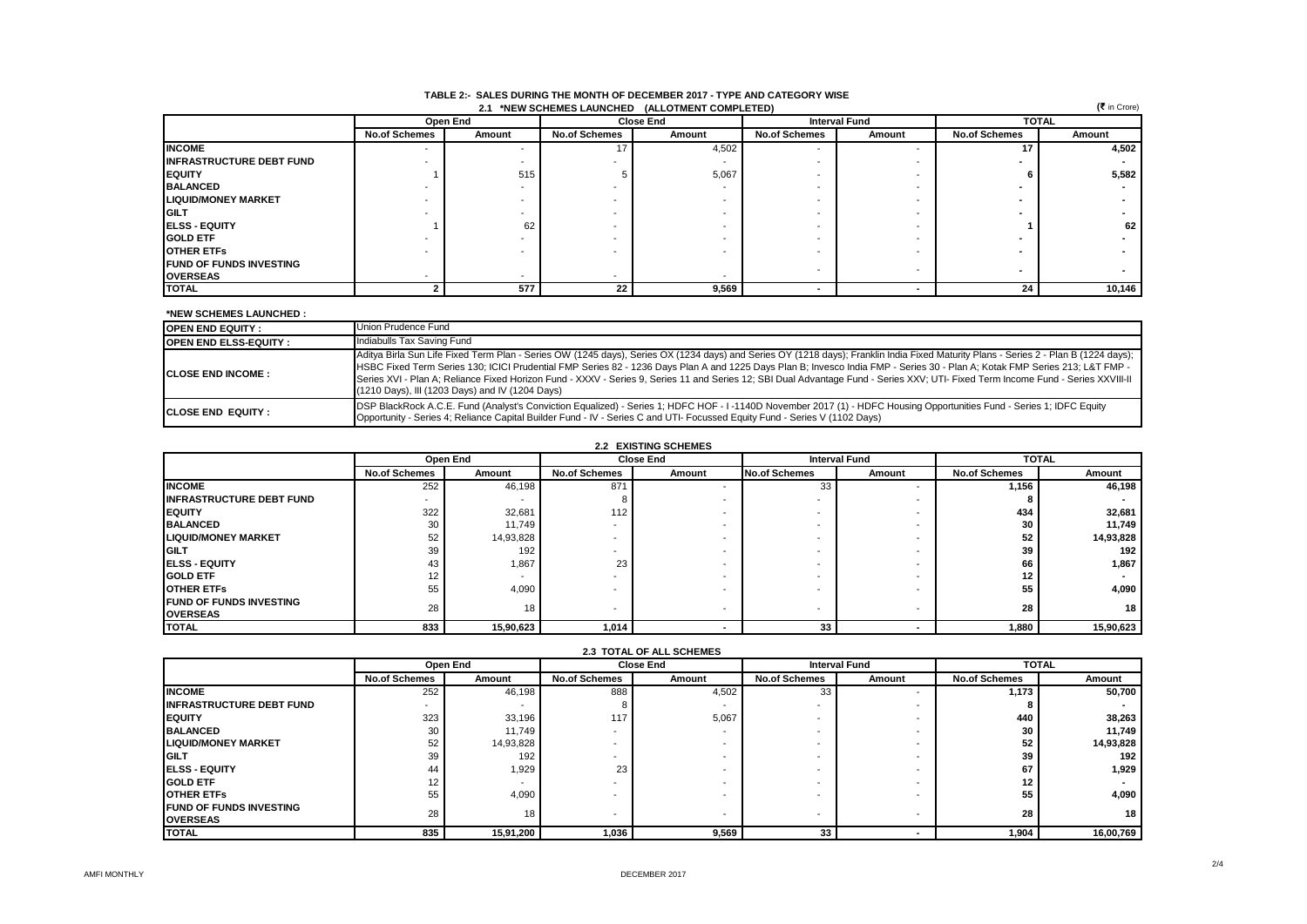## **CATEGORY & TYPE WISE REDEMPTIONS / REPURCHASES DURING THE MONTH OF DECEMBER 2017**

 **(**` **in Crore)**

|                                                    | Open End  | <b>Close End</b> | <b>Interval Fund</b>     | <b>TOTAL</b> | Net Inflow / (Outflow)<br>For the Month | Net Inflow / (Outflow)<br>For the Year to Date<br><b>Current Year</b> | Net Inflow / (Outflow)<br>For the Year to Date<br><b>Previous Year</b> |
|----------------------------------------------------|-----------|------------------|--------------------------|--------------|-----------------------------------------|-----------------------------------------------------------------------|------------------------------------------------------------------------|
| <b>INCOME</b>                                      | 1,08,955  | 1,859            | 37                       | 1,10,851     | (60, 151)                               | 27,538                                                                | 1,37,428                                                               |
| <b>INFRASTRUCTURE DEBT FUND</b>                    |           |                  |                          |              |                                         | 200                                                                   |                                                                        |
| <b>IEQUITY</b>                                     | 22,064    | 1,278            |                          | 23,342       | 14,921                                  | 1,25,712                                                              | 45,781                                                                 |
| <b>BALANCED</b>                                    | 0.993     |                  |                          | 1,993        | 9,756                                   | 70,312                                                                | 22,792                                                                 |
| <b>LIQUID/MONEY MARKET</b>                         | 16,32,353 | ۰.               |                          | 16,32,353    | (1, 38, 525)                            | (45, 732)                                                             | 92,205                                                                 |
| <b>IGILT</b>                                       | 662       | ۰.               |                          | 662          | (470)                                   |                                                                       | (1, 241)                                                               |
| <b>ELSS - EQUITY</b>                               | 744       | 19               |                          | 763          | 1,166                                   | 7,042                                                                 | 5,028                                                                  |
| <b>GOLD ETFS</b>                                   | 58        |                  |                          | 58           | (58)                                    | (569)                                                                 | (614)                                                                  |
| <b>OTHER ETFS</b>                                  | 5,694     |                  |                          | 5,694        | (1,604)                                 | 20,157                                                                | 12,777                                                                 |
| <b>IFUND OF FUNDS INVESTING</b><br><b>OVERSEAS</b> | 76        |                  | $\overline{\phantom{0}}$ | 76           | (58)                                    | (373)                                                                 | (314)                                                                  |
| <b>TOTAL</b>                                       | 17,72,599 | 3,156            | 37                       | 17,75,792    | (1,75,023)                              | 2,04,298                                                              | 3,13,842                                                               |

**Table 4:-**

# **ASSETS UNDER MANAGEMENT AS ON DECEMBER 31, 2017**

|                                                   | (₹ in Crore) |                          |                      |              |            |
|---------------------------------------------------|--------------|--------------------------|----------------------|--------------|------------|
|                                                   | Open End     | <b>Close End</b>         | <b>Interval Fund</b> | <b>TOTAL</b> | % to Total |
| <b>INCOME</b>                                     | 6,85,366     | 1,19,492                 | 3,394                | 8,08,252     | 38         |
| IINFRASTRUCTURE DEBT FUND                         |              | 2,276                    |                      | 2.276        | @          |
| <b>IEQUITY</b>                                    | 6,57,891     | 32,262                   |                      | 6,90,153     | 32         |
| <b>BALANCED</b>                                   | 1,67,385     |                          |                      | 1,67,385     | 8          |
| LIQUID/MONEY MARKET                               | 2,86,305     | $\blacksquare$           |                      | 2,86,305     | 14         |
| <b>GILT</b>                                       | 14,593       |                          |                      | 14,593       |            |
| <b>IELSS - EQUITY</b>                             | 76,631       | 4,350                    |                      | 80,981       |            |
| <b>GOLD ETF</b>                                   | 4,855        |                          |                      | 4,855        | @          |
| <b>OTHER ETFS</b>                                 | 70,353       | $\overline{\phantom{0}}$ |                      | 70,353       | 3          |
| <b>FUND OF FUNDS INVESTING</b><br><b>OVERSEAS</b> | 1,512        | $\overline{\phantom{0}}$ | -                    | 1,512        | @          |
| <b>TOTAL</b>                                      | 19,64,891    | 1,58,380                 | 3,394                | 21,26,665    | 100        |

**@ Less than 1 %.**

| Table $5 -$           | DATA ON FUND OF FUNDS (DOMESTIC) - DECEMBER 2017 | (₹ in Crore) |                   |                                                          |                                                                   |
|-----------------------|--------------------------------------------------|--------------|-------------------|----------------------------------------------------------|-------------------------------------------------------------------|
|                       | No. of Schemes                                   | <b>Sales</b> | <b>Redemption</b> | Assets under<br>Management<br>as on<br>December 31, 2017 | Average Assets under<br><b>Management for the</b><br><b>Month</b> |
| <b>IFund of Funds</b> | 41                                               | 57           | 144               | 5,300                                                    | 5,298                                                             |

**Note :**

1. Fund of Funds is a scheme wherein the assets are invested in the existing schemes of mutual funds and hence, the figures indicated herein are included in tables 1 to 4. Data on fund of funds is given for information only.